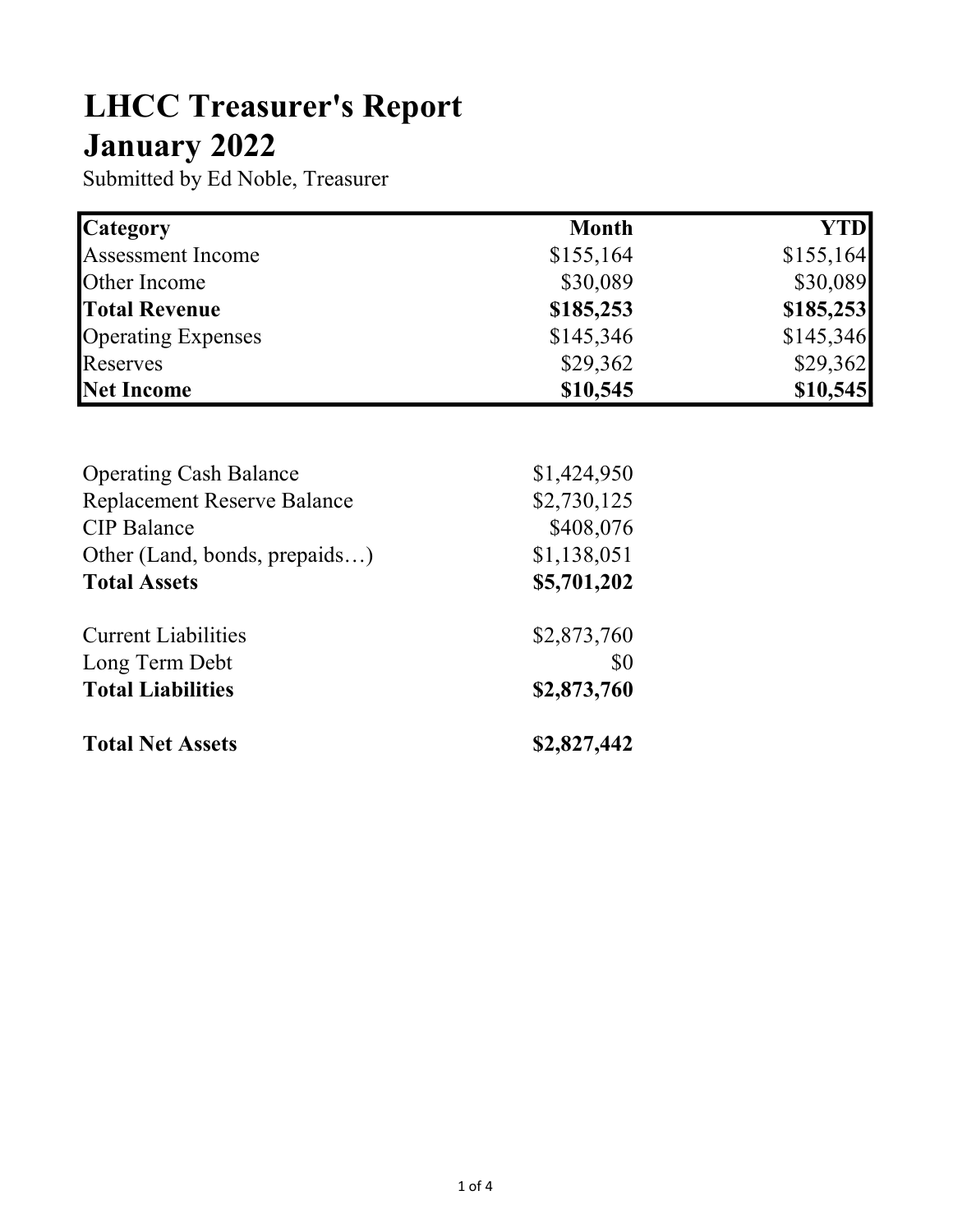| <b>CASH BASIS REVENUE</b>                        |                                   |                                                                     |                                                                       |  |
|--------------------------------------------------|-----------------------------------|---------------------------------------------------------------------|-----------------------------------------------------------------------|--|
| <b>HYBRID ACCRUAL BASIS EXPENSES</b>             |                                   | <b>January 2022</b>                                                 |                                                                       |  |
|                                                  | Actual                            | <b>Budget</b>                                                       | Variance                                                              |  |
| <b>Income (Cash Basis)</b>                       |                                   |                                                                     |                                                                       |  |
| 4000 · Assessment Revenue (Cash Basis)           |                                   |                                                                     |                                                                       |  |
| Total 4000 · Assessment Revenue                  | 155, 163. 78                      | 160,440.34                                                          | (5,276.56)                                                            |  |
| Total 4300 · Other Income                        | 30,089.58                         | 39,129.18                                                           | (9,039.60)                                                            |  |
| <b>Total Income (Cash Basis)</b>                 | 185,253.36                        | 199,569.52                                                          | (14,316.16)                                                           |  |
| <b>Expense</b>                                   |                                   |                                                                     |                                                                       |  |
| Total 5000 · Administrative Expenses             | 10,181.37                         | 15,750.01                                                           | 5,568.64                                                              |  |
| Total 5100 · Personnel                           | 40,797.88                         | 50,987.82                                                           | 10,189.94                                                             |  |
| Total 5200 · Taxes & Licenses                    | 2,040.97<br>6,367.14<br>18,210.85 | 500.00<br>466.67<br>7,241.67<br>46,995.84<br>16,541.66<br>20,074.99 | 500.00<br>(1,574.30)<br>874.53<br>28,784.99<br>13,816.88<br>13,447.85 |  |
| Total 5800 · Committee Expenses                  |                                   |                                                                     |                                                                       |  |
| Total $5900 \cdot$ Utilities                     |                                   |                                                                     |                                                                       |  |
| Total 6000 · Annual Contracts                    |                                   |                                                                     |                                                                       |  |
| Total 6100 · As Needed Contracts & Services      | 2,724.78                          |                                                                     |                                                                       |  |
| Total 6200 · Material & Supplies                 | 6,627.14                          |                                                                     |                                                                       |  |
| Total 7050 · Long Term Capital Assets            | 58,395.8                          | 58,395.8                                                            |                                                                       |  |
| <b>Total General Fund Expenses</b>               | 145,345.96                        | 216,954.49                                                          | 71,608.53                                                             |  |
| <b>Transfers to Reserves (Use of Funds)</b>      |                                   |                                                                     |                                                                       |  |
| <b>Replacement Reserve Contributions</b>         | 29,362.17                         | 29,362.17                                                           | ۰                                                                     |  |
| <b>Total Transfers to Reserve/Loan Repayment</b> | 29,362.17                         | 29,362.17                                                           | ۰                                                                     |  |
| <b>General Fund - Net Income (Loss)</b>          | 10,545.23                         | (46,747.14)                                                         | 57,292.37                                                             |  |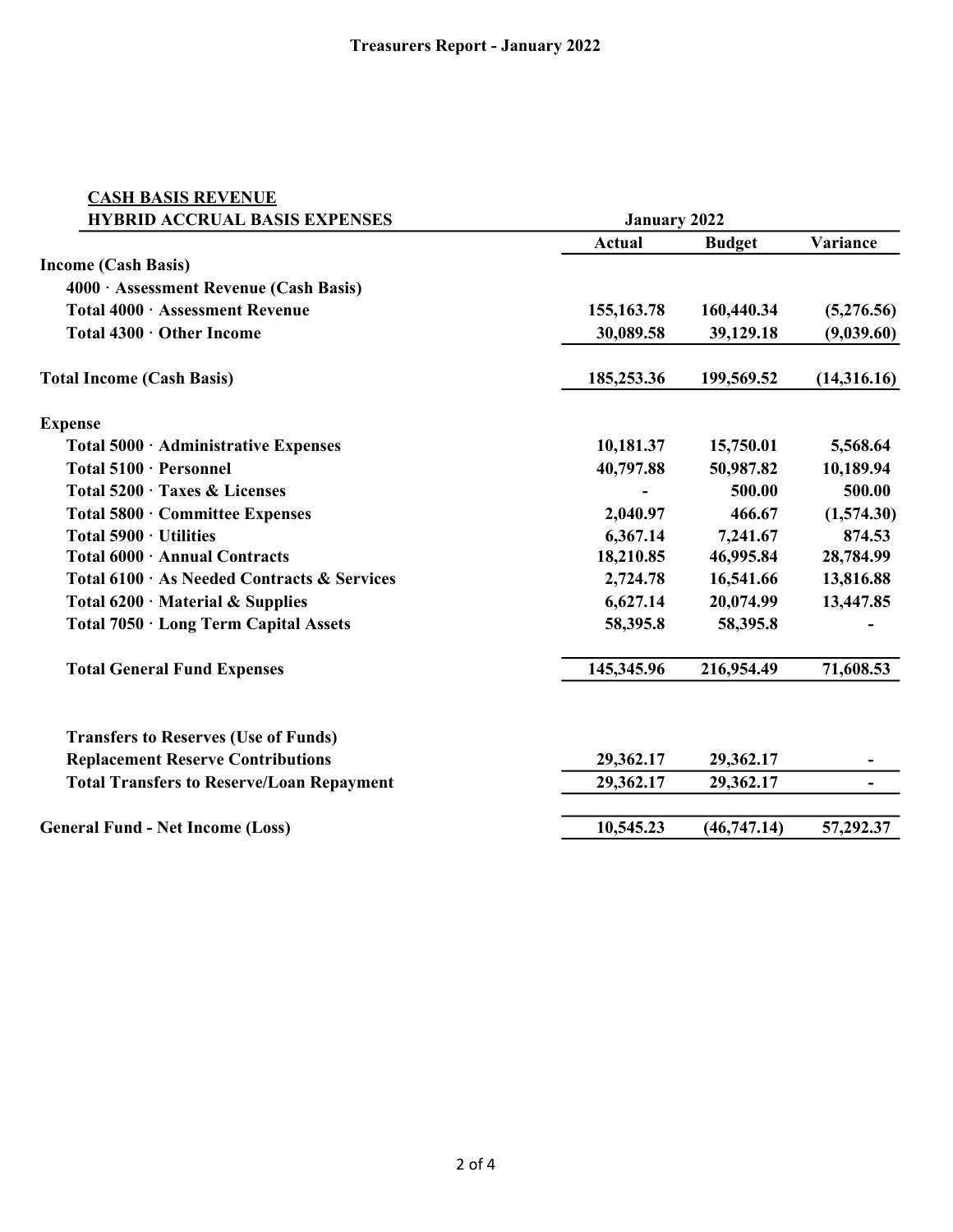| <b>CASH BASIS REVENUE</b>                        |                                                           |                                                                     |                                                                       |  |
|--------------------------------------------------|-----------------------------------------------------------|---------------------------------------------------------------------|-----------------------------------------------------------------------|--|
| <b>HYBRID ACCRUAL BASIS EXPENSES</b>             |                                                           | 2022 YTD Totals                                                     |                                                                       |  |
|                                                  | Actual                                                    | <b>Budget</b>                                                       | Variance                                                              |  |
| <b>Income (Cash Basis)</b>                       |                                                           |                                                                     |                                                                       |  |
| 4000 · Assessment Revenue (Cash Basis)           |                                                           |                                                                     |                                                                       |  |
| Total 4000 · Assessment Revenue                  | 155, 163. 78                                              | 160,440.34                                                          | (5,276.56)                                                            |  |
| Total 4300 · Other Income                        | 30,089.58                                                 | 39,129.18                                                           | (9,039.60)                                                            |  |
| <b>Total Income (Cash Basis)</b>                 | 185,253.36                                                | 199,569.52                                                          | (14,316.16)                                                           |  |
| <b>Expense</b>                                   |                                                           |                                                                     |                                                                       |  |
| Total 5000 · Administrative Expenses             | 10,181.37                                                 | 15,750.01                                                           | 5,568.64                                                              |  |
| Total 5100 · Personnel                           | 40,797.88                                                 | 50,987.82                                                           | 10,189.94                                                             |  |
| Total 5200 · Taxes & Licenses                    | 2,040.97<br>6,367.14<br>18,210.85<br>2,724.78<br>6,627.14 | 500.00<br>466.67<br>7,241.67<br>46,995.84<br>16,541.66<br>20,074.99 | 500.00<br>(1,574.30)<br>874.53<br>28,784.99<br>13,816.88<br>13,447.85 |  |
| Total 5800 · Committee Expenses                  |                                                           |                                                                     |                                                                       |  |
| Total 5900 · Utilities                           |                                                           |                                                                     |                                                                       |  |
| Total 6000 · Annual Contracts                    |                                                           |                                                                     |                                                                       |  |
| Total 6100 · As Needed Contracts & Services      |                                                           |                                                                     |                                                                       |  |
| Total $6200 \cdot$ Material & Supplies           |                                                           |                                                                     |                                                                       |  |
| Total 7050 · Long Term Capital Assets            | 58,395.83                                                 | 58,395.83                                                           |                                                                       |  |
| <b>Total General Fund Expenses</b>               | 145,345.96                                                | 216,954.49                                                          | 71,608.53                                                             |  |
| <b>Transfers to Reserves (Use of Funds)</b>      |                                                           |                                                                     |                                                                       |  |
| <b>Replacement Reserve Contributions</b>         | 29,362.17                                                 | 29,362.17                                                           |                                                                       |  |
| <b>Total Transfers to Reserve/Loan Repayment</b> | 29,362.17                                                 | 29,362.17                                                           | ۰                                                                     |  |
| <b>General Fund - Net Income (Loss)</b>          | 10,545.23                                                 | (46,747.14)                                                         | 57,292.37                                                             |  |